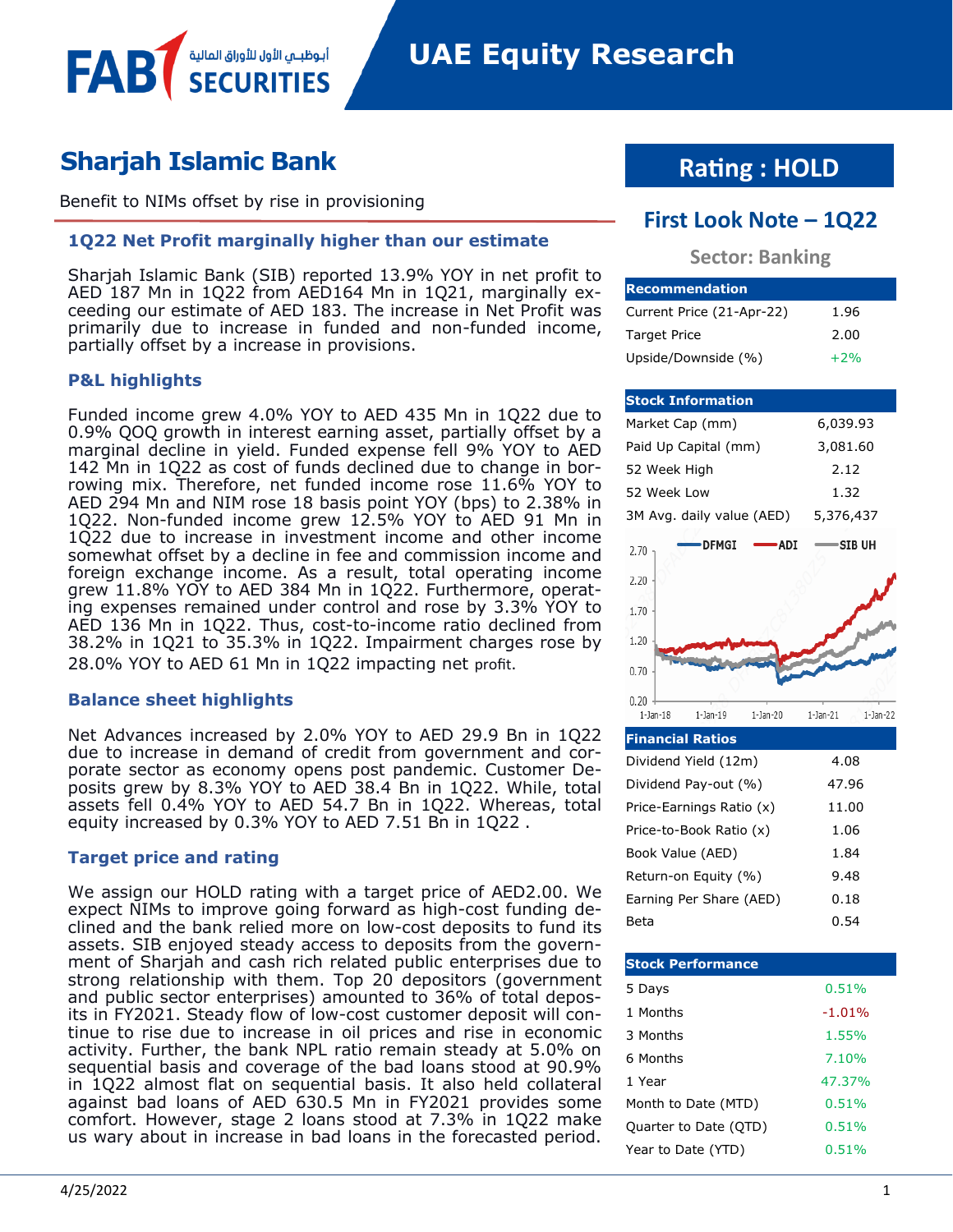# أبوظبـي الأول للأوراق المالية<br>SECURITIES **FAB**

In absence of any major provisioning buffer against stage 2 loans might impact SIB's bottom line in the forecasted period leading us to assign a HOLD rating on the stock.

#### **SIB - Relative valuation**

| (at CMP)           | 2018 | 2019 | 2020 | 2021 | 2022F |
|--------------------|------|------|------|------|-------|
| P/E(x)             | 10.0 | 10.6 | 15.0 | 11.9 | 10.7  |
| P/B(x)             | 1.1  | 0.8  | 0.8  | 0.8  | 0.7   |
| Dividend Yield (%) | 4.0% | 4.0% | 2.4% | 4.0% | 4.0%  |

*FABS Estimates & Co Data*

#### **SIB - P&L**

| AED mm                              | 1Q21   | 4Q21   | 1Q22A  | 1Q22F       | Var.      | YOY Ch    | QOQ Ch    | 2021   | 2022F        | Change    |
|-------------------------------------|--------|--------|--------|-------------|-----------|-----------|-----------|--------|--------------|-----------|
| AED mm                              |        |        |        |             |           |           |           |        |              |           |
| Income from fin. & leasing          | 419    | 407    | 435    | 438         | $-0.6%$   | 4.0%      | 6.8%      | 1,658  | 1,828        | 10.3%     |
| Depositors' share of profit         | $-156$ | $-125$ | $-142$ | $-140$      | 1.2%      | $-9.0\%$  | 12.8%     | $-563$ | $-685$       | 21.6%     |
| Profit expense on Sukuks            | 0      | 0      | 0      | $\Omega$    | <b>NM</b> | <b>NM</b> | <b>NM</b> | 0      | $\mathbf{0}$ | <b>NM</b> |
| <b>Net funded income</b>            | 263    | 282    | 294    | 298         | $-1.4%$   | 11.6%     | 4.2%      | 1,094  | 1,143        | 4.5%      |
| Total non-funded in-<br>come        | 80     | 87     | 91     | 95          | $-5.0%$   | 12.5%     | 4.5%      | 333    | 301          | $-9.7%$   |
| <b>Total operating income</b>       | 344    | 369    | 384    | 393         | $-2.3%$   | 11.8%     | 4.2%      | 1,427  | 1,444        | 1.2%      |
| General & admin. Expens-<br>es      | $-131$ | $-171$ | $-136$ | $-138$      | $-1.4%$   | 3.3%      | $-20.5%$  | $-577$ | $-592$       | 2.6%      |
| <b>Pre provision profit</b>         | 212    | 198    | 248    | 256         | $-2.8%$   | 17.1%     | 25.6%     | 851    | 852          | 0.2%      |
| Provisions                          | $-48$  | -50    | $-61$  | $-73$       | $-15.6%$  | 28.0%     | 23.7%     | $-245$ | $-265$       | 8.4%      |
| Income from subsidiary<br>COS.      | 0      | 0      | 0      | $\mathbf 0$ | <b>NM</b> | <b>NM</b> | <b>NM</b> | 0      | $\mathbf{0}$ | <b>NM</b> |
| Revaluation loss on prop-<br>erties |        | $-92$  | 0      | $\Omega$    | <b>NM</b> | <b>NM</b> | <b>NM</b> | $-92$  | $\mathbf{0}$ | <b>NM</b> |
| <b>Net profit attributable</b>      | 164    | 56     | 187    | 183         | 2.3%      | 13.9%     | 234%      | 514    | 587          | 14.2%     |

#### **SIB - P&L KPI**

| AED mm         | 1021  | 4021  | 1022A | 000 Ch | YOY Ch | 2021    | 2022F | Change |
|----------------|-------|-------|-------|--------|--------|---------|-------|--------|
| Net FI/OI      | 76.6% | 76.5% | 76.4% | $-15$  | -6     | 76.7%   | 79.2% | 249    |
| <b>NIM</b>     | 2.2%  | 2.3%  | 2.4%  | 18     | 5      | 2.4%    | 2.4%  |        |
| <b>NIS</b>     | 2.5%  | 2.3%  | 2.4%  | $-10$  | 5      | 2.3%    | 2.4%  | 6      |
| Cost to income | 38.2% | 46.3% | 35.3% | $-291$ | -1101  | 40.4%   | 41.0% | 59     |
| Provisions/PPP | 22.6% | 25.1% | 24.7% | 211    | -39    | 28.7%   | 31.1% | 236    |
| NP/OI          | 47.8% | 15.2% | 48.7% | 89     | 3346   | 36.0%   | 40.7% | 464    |
| <b>ROAE</b>    | 5.5%  | 6.7%  | 7.1%  | 156    | 39     | 6.7%    | 7.5%  | 76     |
| <b>ROAA</b>    | 0.8%  | 0.9%  | 1.0%  | 21     | 4      | $0.9\%$ | 1.1%  | 11     |

*FABS estimate & Co Data*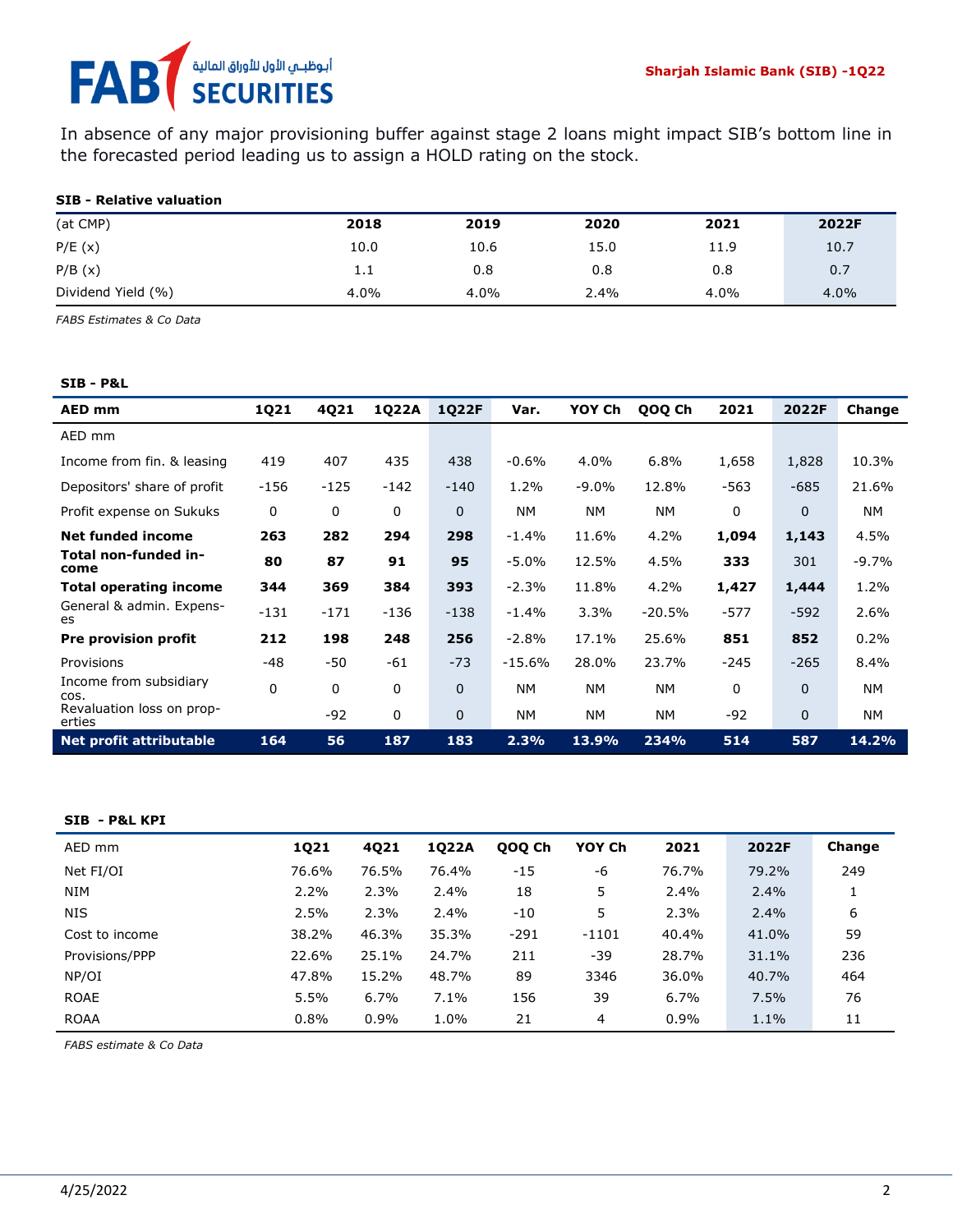

## **SIB- Key BS Items**

| AED mm                   | 1Q21    | <b>2Q21</b> | 3Q21    | 4Q21     | 1Q22A   | YOY Ch  |
|--------------------------|---------|-------------|---------|----------|---------|---------|
| <b>Net advances</b>      | 29,327  | 29,292      | 29,551  | 29,009   | 29,906  | 2.0%    |
| QOQ Change               | 0.2%    | $-0.1\%$    | $0.9\%$ | $-1.8\%$ | 3.1%    |         |
| <b>Total assets</b>      | 54,919  | 54,351      | 54,510  | 54,957   | 54,711  | $-0.4%$ |
| QOQ Change               | 2.5%    | $-1.0%$     | 0.3%    | 0.8%     | $-0.4%$ |         |
| <b>Customer deposits</b> | 35,476  | 34,992      | 36,735  | 38,494   | 38,409  | 8.3%    |
| QOQ Change               | 5.6%    | $-1.4%$     | 5.0%    | 4.8%     | $-0.2%$ |         |
| Total equity             | 7,492   | 7,615       | 7,708   | 7,695    | 7,513   | 0.3%    |
| QOQ Change               | $-2.0%$ | 1.6%        | 1.2%    | $-0.2%$  | $-2.4%$ |         |

*FABS estimate & Co Data*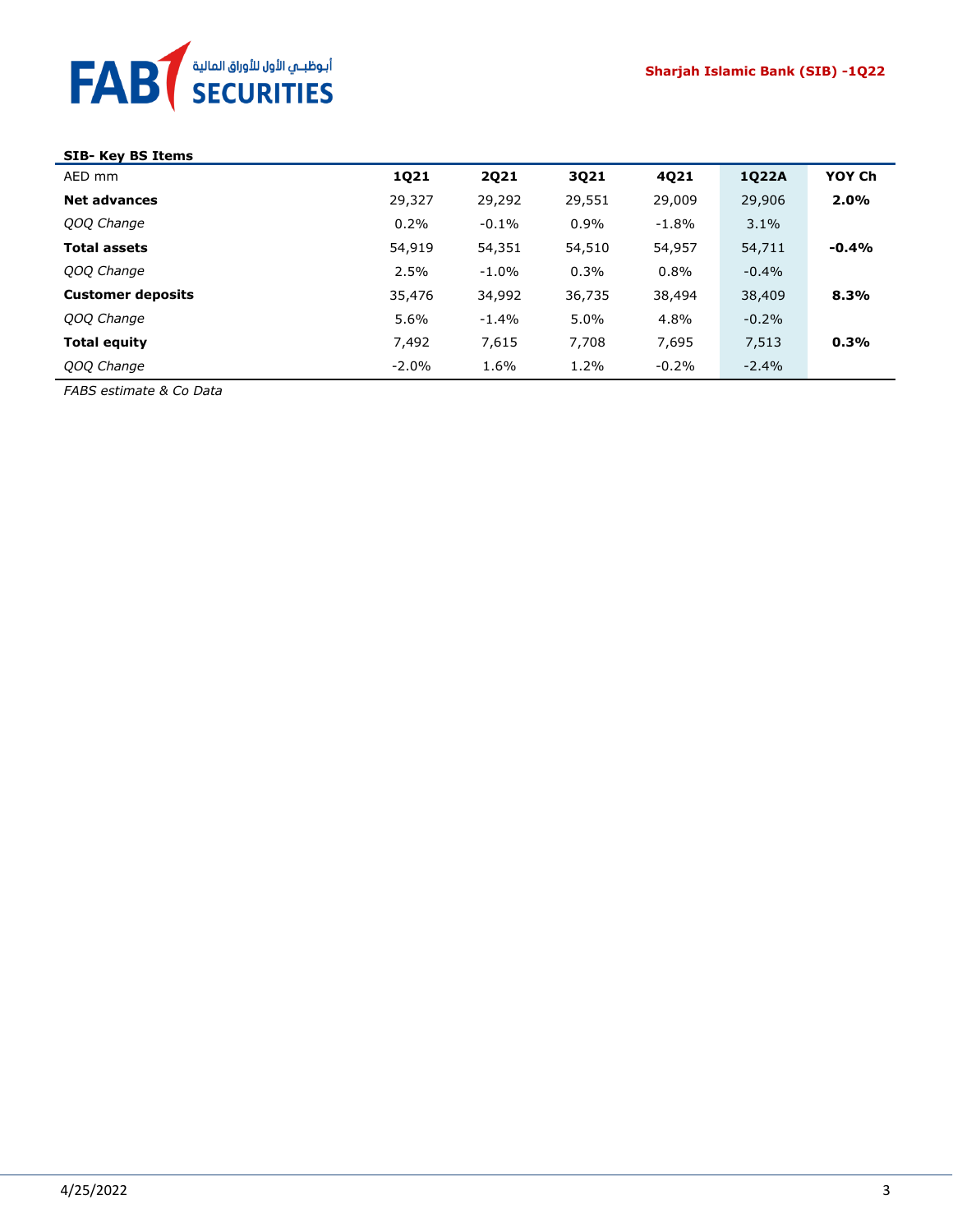#### **Research Rating Methodology:**

| Rating            | Upside/Downside potential    |
|-------------------|------------------------------|
| <b>BUY</b>        | Higher than $+15%$           |
| <b>ACCUMULATE</b> | Between $+10\%$ to $+15\%$   |
| <b>HOLD</b>       | Lower than $+10\%$ to $-5\%$ |
| <b>REDUCE</b>     | Between -5% to -15%          |
| <b>SELL</b>       | Lower than $-15%$            |

#### **FAB Securities Contacts:**

#### **Research Analysts**

| Ahmad Banihani                               | +971-2-6161629                           | ahmad.banihani@Bankfab.com |
|----------------------------------------------|------------------------------------------|----------------------------|
| <b>Sales &amp; Execution</b>                 |                                          |                            |
| Abu Dhabi Head Office<br><b>Trading Desk</b> | $+971 - 2 - 6161700/1$<br>+971-2-6161777 | Online Trading Link        |
| Institutional Desk<br>Sales and Marketing    | +971-4-4245765<br>+971-2-6161703         |                            |

#### **DISCLAIMER**

This report has been prepared by FAB Securities (FABS), which is authorised by the UAE Securities and Commodities Authority, licensing registration number 604002, and is a member of the Abu Dhabi Securities Exchange and Dubai Financial Market. The information, opinions and materials contained in this report are provided for information purposes only and are not to be used, construed, or considered as an offer or the solicitation of an offer or recommendation to sell or to buy or to subscribe for any investment security or other financial instrument. The information, opinions and material in this report have been obtained and derived from publicly available information and other sources considered reliable without being independently verified for their accuracy or completeness. FABS gives no representation or warranty, express or implied, as to the accuracy and completeness of information and opinions expressed in this report. Opinions expressed are current as of the original publication date appearing on the report only and the information, including the opinions contained herein, are subject to change without notice. FABS is under no obligation to update this report. The investments referred to in this report might not be suitable for all recipients. Recipients should not base their investment decisions on this report and should make their own investigations, and obtain independent advice, as appropriate. Any loss or other consequences arising from the uses of material contained in this report shall be the sole and exclusive responsibility of the recipient and FABS accepts no liability for any such loss or consequence. The value of any investment could fall as well as rise and the investor may receive less than the original amount invested. Some investments mentioned in this report might not be liquid investments, which could be difficult to realise in cash. Some investments discussed in this report could be characterised by high level of volatility, which might result in loss. FABS owns the intellectual property rights and any other material contained in this report. No part of this report may be reproduced, utilised or modified in any form either in whole or in part or by any electronic, mechanical or other means, now known or hereafter invented, including photocopying and recording, or stored in any retrieval system without the prior consent of FABS in writing. While utmost care has been taken to ensure that the information provided is accurate and correct, neither FABS, nor its employees shall, in any way, be responsible for the contents. By accepting this document, the recipient agrees he/she has read the above disclaimer and to be bound by the foregoing limitations/ restrictions.